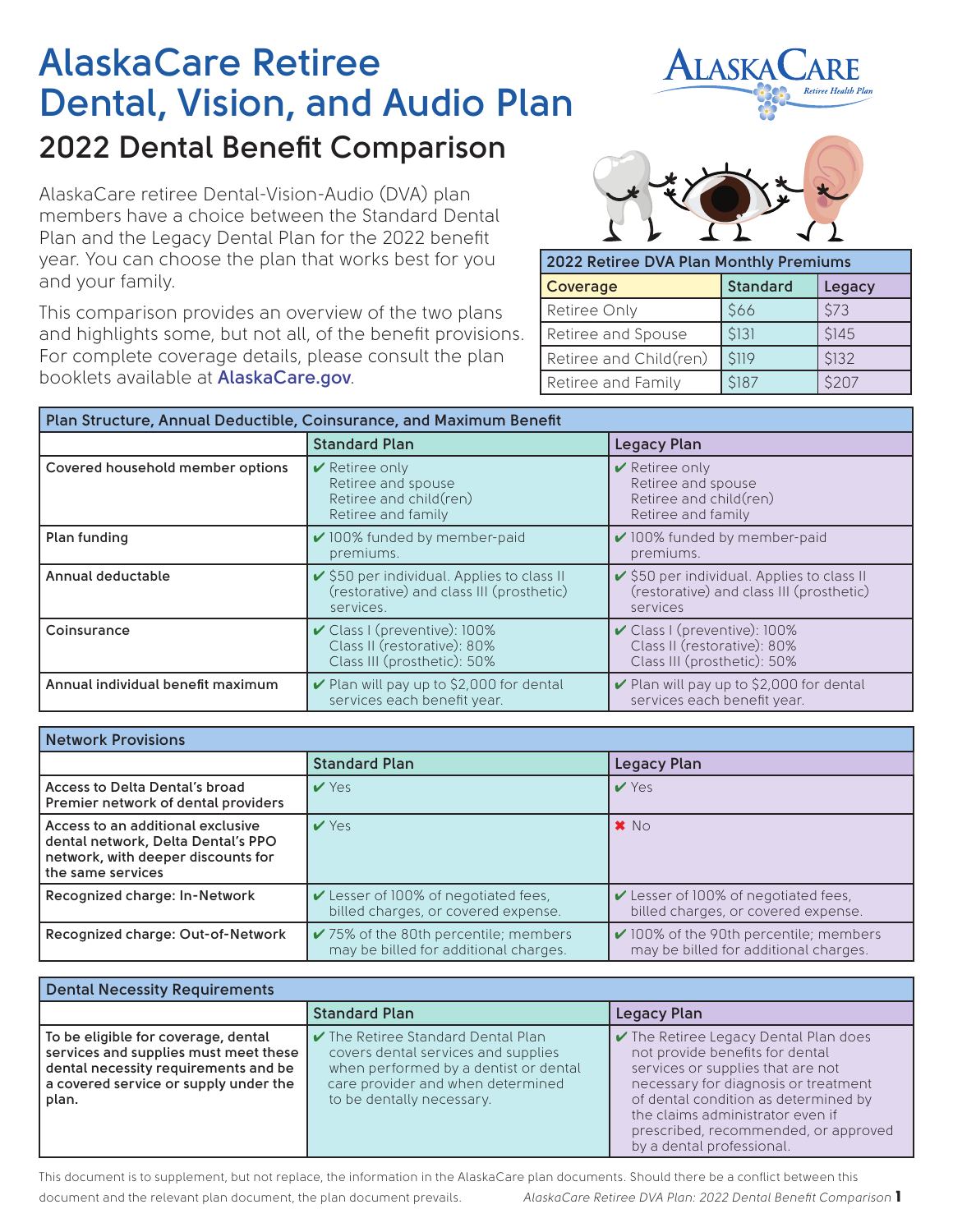| <b>Covered Dental Services: Class I - Preventive</b> |                                                                                                                                                                                                                                                  |                                                                                             |
|------------------------------------------------------|--------------------------------------------------------------------------------------------------------------------------------------------------------------------------------------------------------------------------------------------------|---------------------------------------------------------------------------------------------|
|                                                      | <b>Standard Plan</b>                                                                                                                                                                                                                             | <b>Legacy Plan</b>                                                                          |
| <b>Diagnostic</b>                                    |                                                                                                                                                                                                                                                  |                                                                                             |
| Oral exam                                            | ✔ Covered two times per benefit year.                                                                                                                                                                                                            | $\vee$ Covered                                                                              |
| Complete series x-rays/panoramic                     | $\checkmark$ Covered once every five years.                                                                                                                                                                                                      | ✔ Covered if required for diagnosis; not<br>more than one full mouth or series<br>per year. |
| <b>Bitewing x-rays</b>                               | ✔ Covered once per benefit year.                                                                                                                                                                                                                 | $\vee$ Covered                                                                              |
| Diagnostic casts & study models                      | <b>*</b> Not covered                                                                                                                                                                                                                             | $\vee$ Covered                                                                              |
| <b>Preventive</b>                                    |                                                                                                                                                                                                                                                  |                                                                                             |
| Cleanings (prophylaxis)                              | ✔ Covered two times per benefit year;<br>additional cleanings available for persons<br>with diabetes, periodontal disease, or in<br>last trimester of pregnancy. Other<br>exceptions allowed.                                                    | $\vee$ Covered                                                                              |
| Periodontal maintenance                              | ✔ Covered as a class I service at 100%<br>and no deductible. Two times per benefit<br>year; additional cleanings available<br>for persons with diabetes, periodontal<br>disease, or in last trimester of<br>pregnancy. Other exceptions allowed. | ✔ Covered as a class II service at 80%<br>and \$50 deductible.                              |
| Topical fluoride: 18 years or younger                | ✔ Covered two times per benefit year.                                                                                                                                                                                                            | $\vee$ Covered                                                                              |
| Topical fluoride: 19 years or older                  | ✔ Covered two times per benefit year if<br>recent periodontal surgery or high<br>risk of decay due to chemotherapy or<br>medical disease.                                                                                                        | $\vee$ Covered                                                                              |
| Sealants: 18 years or younger                        | ✔ Covered once every five years with<br>tooth limitations.                                                                                                                                                                                       | $\vee$ Covered                                                                              |
| Sealants: 19 years or older                          | ✔ Covered once every five years with<br>tooth limitations.                                                                                                                                                                                       | <b>*</b> Not Covered                                                                        |
| <b>Space maintainers</b>                             | ✔ Covered for 14 years and younger,<br>once per tooth space with tooth<br>limitations.                                                                                                                                                           | ✔ Covered as a class II service at 80%<br>and \$50 deductible.                              |

| <b>Covered Dental Services: Class II - Restorative</b>      |                                                                                                                                                                                |                                                                 |
|-------------------------------------------------------------|--------------------------------------------------------------------------------------------------------------------------------------------------------------------------------|-----------------------------------------------------------------|
|                                                             | <b>Standard Plan</b>                                                                                                                                                           | <b>Legacy Plan</b>                                              |
| <b>Restorative</b>                                          |                                                                                                                                                                                |                                                                 |
| <b>Fillings</b>                                             | $\vee$ Covered                                                                                                                                                                 | $\vee$ Covered                                                  |
| Inlays                                                      | ✔ Covered, considered an optional service.<br>Alternate benefit of composite filling.<br>Covered as a class II service at 80% and<br>\$50 deductible.                          | ✔ Covered as a class III service at 50%<br>and \$50 deductible. |
| Crown buildups                                              | $\checkmark$ Covered as a class II service at 80%<br>and \$50 deductible if necessary for<br>tooth retention                                                                   | ✔ Covered as a class III service at 50%<br>and \$50 deductible. |
| <b>Oral Surgery</b>                                         |                                                                                                                                                                                |                                                                 |
| Extractions (including surgical)                            | $\vee$ Covered                                                                                                                                                                 | $\vee$ Covered                                                  |
| Alveoplasty (procedure to smoothen<br>or re-shape jaw bone) | ✔ Covered when performed as part of<br>other covered service. Not covered as<br>a separate charge.                                                                             | $\vee$ Covered                                                  |
| <b>Brush Biopsy</b>                                         | ✔ Covered two times per benefit year.                                                                                                                                          | $\vee$ Covered                                                  |
| <b>Endodontic</b>                                           |                                                                                                                                                                                |                                                                 |
| Root canal & treatment                                      | ✔ Covered; retreatment not covered for<br>same tooth by same dentist within 24<br>months. Initial service should include<br>retreatment within this timeframe if<br>necessary. | $\vee$ Covered                                                  |
| Pulpal therapy (pulp capping)                               | ✔ Covered when pulp is exposed.                                                                                                                                                | $\vee$ Covered                                                  |

AlaskaCare Retiree DVA Plan: 2022 Dental Benefit Comparison 2 This document is to supplement, but not replace, the information in the AlaskaCare plan documents. Should there be a conflict between this document and the relevant plan document, the plan document prevails.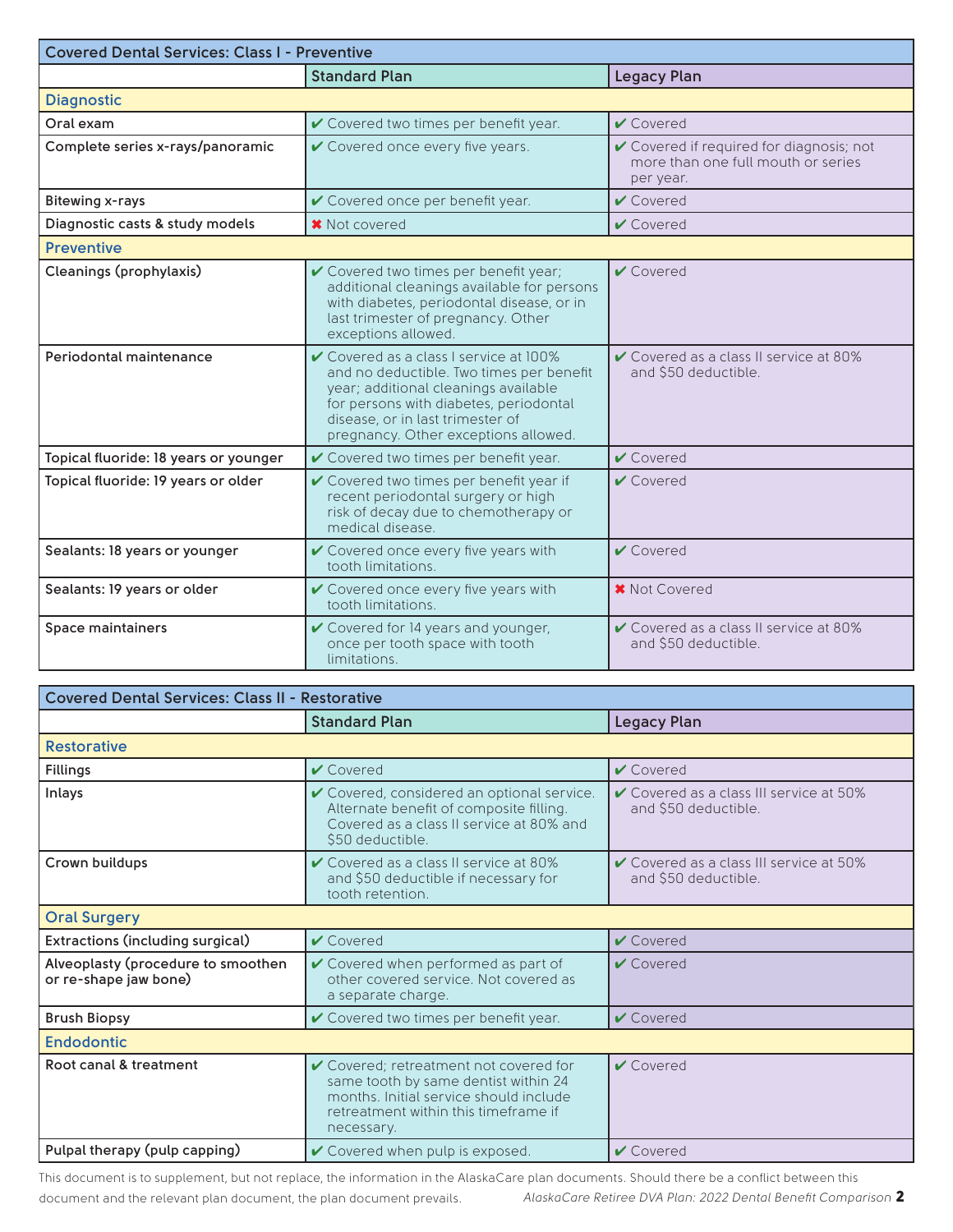| <b>Covered Dental Services: Class II - Restorative Continued</b> |                                                                                                                                                                                                                                          |                                                                           |
|------------------------------------------------------------------|------------------------------------------------------------------------------------------------------------------------------------------------------------------------------------------------------------------------------------------|---------------------------------------------------------------------------|
|                                                                  | <b>Standard Plan</b>                                                                                                                                                                                                                     | <b>Legacy Plan</b>                                                        |
| <b>Periodontics</b>                                              |                                                                                                                                                                                                                                          |                                                                           |
| Gum disease and supporting tissue<br>treatment                   | $\vee$ Covered                                                                                                                                                                                                                           | $\vee$ Covered                                                            |
| Periodontal maintenance                                          | ✔ Covered as a class I service, 100% and<br>no deductible. Two per benefit year;<br>additional cleanings available for<br>persons with diabetes, periodontal<br>disease, or in last trimester of<br>pregnancy. Other exceptions allowed. | $\checkmark$ Covered as a class II service at 80%<br>and \$50 deductible. |
| Periodontal scaling & root planing                               | Once per quadrant in any two-year period.                                                                                                                                                                                                | $\vee$ Covered                                                            |
| <b>Periodontal splinting</b>                                     | <b>*</b> Not Covered                                                                                                                                                                                                                     | $\vee$ Covered                                                            |
| Full mouth debridement                                           | ✔ Covered once in a three-year period if<br>no cleaning (prophylaxis) occurred<br>within preceding 24 months.                                                                                                                            | $\vee$ Covered                                                            |
| <b>Anesthesia</b>                                                |                                                                                                                                                                                                                                          |                                                                           |
| Nitrous Oxide                                                    | $\vee$ Covered                                                                                                                                                                                                                           | $\vee$ Covered                                                            |
| General anesthesia / IV sedation                                 | ✔ Covered for surgical procedures only<br>or if needed due to a medical condition.                                                                                                                                                       | $\vee$ Covered                                                            |
| <b>Other</b>                                                     |                                                                                                                                                                                                                                          |                                                                           |
| Palliative care                                                  | $\vee$ Covered                                                                                                                                                                                                                           | $\vee$ Covered                                                            |
| Apicoectomy (surgical removal<br>of root tip)                    | $\vee$ Covered                                                                                                                                                                                                                           | $\vee$ Covered                                                            |
| Denture repair                                                   | ✔ Covered as a class III service, 50%<br>coverage and \$50 deductible                                                                                                                                                                    | $\vee$ Covered                                                            |
| Denture reline                                                   | ✔ Covered as a class III service, 50%<br>coverage and \$50 deductible                                                                                                                                                                    | $\vee$ Covered                                                            |
| Denture adjustments                                              | ✔ Covered as a class III service, 50%<br>coverage and \$50 deductible                                                                                                                                                                    | $\vee$ Covered                                                            |
| <b>Tissue conditioning</b>                                       | ✔ Covered as a class III service, 50%<br>coverage and \$50 deductible                                                                                                                                                                    | $\vee$ Covered                                                            |

| <b>Covered Dental Services: Class III - Prosthetic</b> |                                                                                                                                                                          |                                                                                                                                                                |
|--------------------------------------------------------|--------------------------------------------------------------------------------------------------------------------------------------------------------------------------|----------------------------------------------------------------------------------------------------------------------------------------------------------------|
|                                                        | <b>Standard Plan</b>                                                                                                                                                     | <b>Legacy Plan</b>                                                                                                                                             |
| <b>Restorative</b>                                     |                                                                                                                                                                          |                                                                                                                                                                |
| Crowns (cast restoration)                              | ✔ Covered once in seven-year period on<br>any tooth.                                                                                                                     | $\vee$ Covered                                                                                                                                                 |
| Onlays (cast restoration)                              | $\vee$ Covered once in seven-year period on<br>any tooth.                                                                                                                | $\vee$ Covered                                                                                                                                                 |
| Lab veneers (cast restoration)                         | ✔ Covered once in seven-year period on<br>any tooth.                                                                                                                     | $\vee$ Covered                                                                                                                                                 |
| Crown buildups                                         | ✔ Covered as a class II service at 80%<br>and \$50 deductible if necessary for<br>tooth retention.                                                                       | $\checkmark$ Covered as a class III service at 50%<br>and \$50 deductible.                                                                                     |
| Inlays                                                 | ✔ Covered, considered an optional service.<br>Alternate benefit of composite filling.<br>Covered as a class II service at 80% and<br>\$50 deductible.                    | $\checkmark$ Covered as a class III service at 50%<br>and \$50 deductible.                                                                                     |
| Porcelain restorations                                 | ✔ Covered for visible teeth. Coverage<br>limited to cost of metallic prosthetic if<br>placed on upper second or third molars<br>or lower first, second, or third molars. | $\vee$ Not covered if tooth can be restored with<br>amalgam (metallic) filling. Coverage<br>limited to appropriate charges for<br>amalgam or similar material. |

3 *AlaskaCare Retiree DVA Plan: 2022 Dental Benefit Comparison* This document is to supplement, but not replace, the information in the AlaskaCare plan documents. Should there be a conflict between this document and the relevant plan document, the plan document prevails.